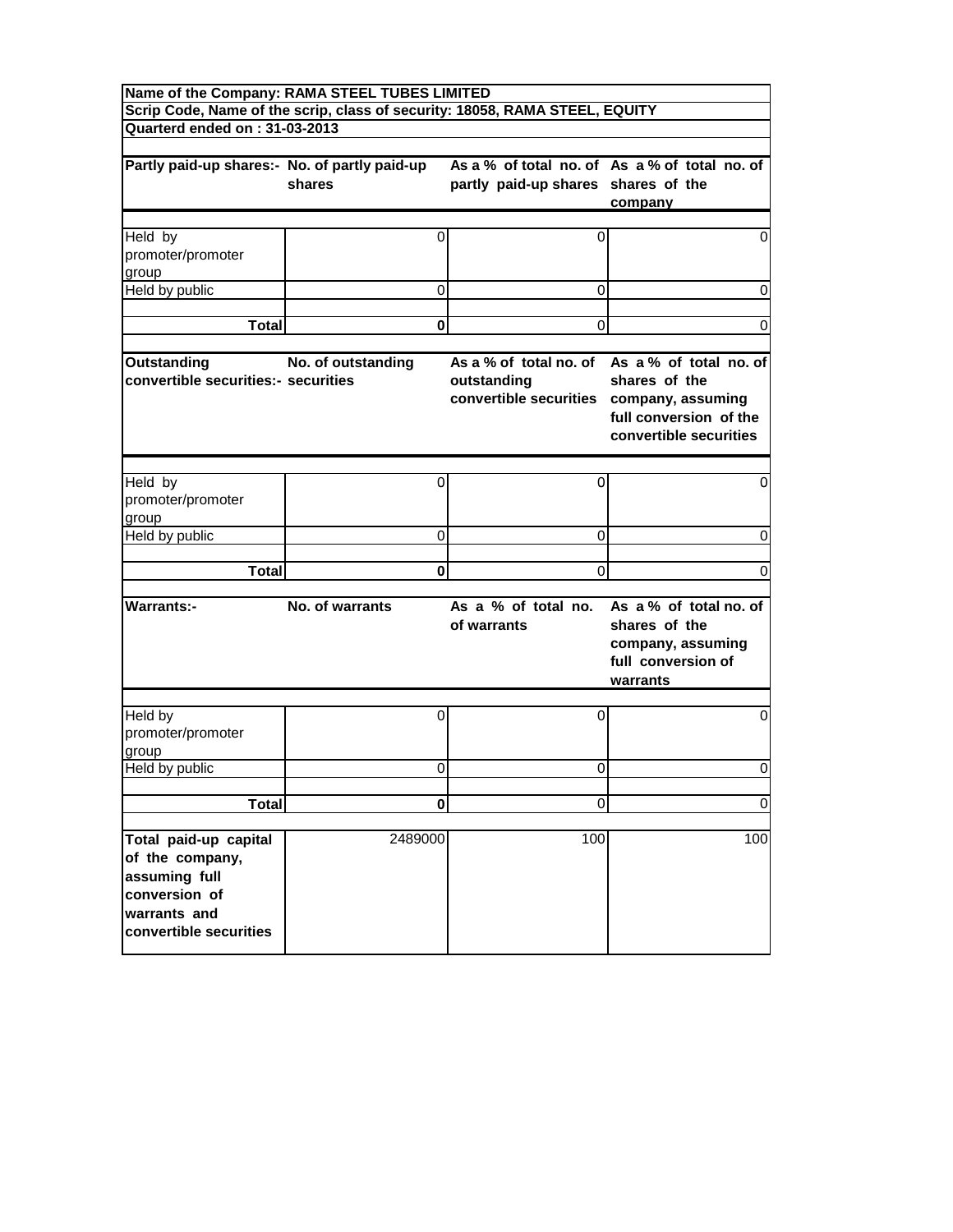## (I)(b) Statement showing holding of securities (including shares, warrants, convertible securities) of persons belonging to the **category "Promoter and Promoter Group" AS ON 31-03-2013**

| Sr.            | Name of the shareholder       |                                       | <b>Details of Shares held</b>                 |                | Encumbered shares (*) |                                                                      |                                              | <b>Details of warrants</b>                                            | <b>Details of</b><br>convertible<br>securities                    |                                                                                            | <b>Total shares</b><br>(including<br>underlying<br>shares assuming                                     |
|----------------|-------------------------------|---------------------------------------|-----------------------------------------------|----------------|-----------------------|----------------------------------------------------------------------|----------------------------------------------|-----------------------------------------------------------------------|-------------------------------------------------------------------|--------------------------------------------------------------------------------------------|--------------------------------------------------------------------------------------------------------|
| No.            |                               | <b>Number</b><br>of<br>shares<br>held | As a % of<br>grand total<br>$(A) + (B) + (C)$ | No.            | As a<br>percentage    | As a % of<br>grand total<br>$(A)+(B)+(C)$<br>of sub-<br>clause (I)(a | <b>Numb</b><br>er of<br>warra<br>nts<br>held | As a $%$<br>total<br>number of<br>warrants<br>of the<br>same<br>class | <b>Numb</b><br>er of<br>conve<br>rtible<br>securi<br>ties<br>held | As a $%$<br>total<br>number of<br>convertibl<br>e<br>securities<br>of the<br>same<br>class | full conversion<br>of warrants and<br>convertible<br>securities) as a<br>% of diluted<br>share capital |
| (1)            | (II)                          | (III)                                 | (IV)                                          | (V)            | (VI)=(V)/(III)*100    | (VII)                                                                | (VIII)                                       | (IX)                                                                  | (X)                                                               | (XI)                                                                                       | (XII)                                                                                                  |
| $\mathbf{1}$   | Naresh Kumar Bansal           | 108100                                | 43.43                                         | 0              | 0.00                  | 0.00                                                                 | $\mathbf{O}$                                 | $\mathbf 0$                                                           |                                                                   | $\Omega$                                                                                   |                                                                                                        |
| $\overline{2}$ | <b>Kumud Bansal</b>           | 3000                                  | 1.21                                          | $\overline{0}$ | 0.00                  | 0.00                                                                 | $\mathbf{0}$                                 | $\overline{0}$                                                        |                                                                   | $\Omega$                                                                                   |                                                                                                        |
| 3              | M/s Naresh Kumar & Sons (HUF) | 3000                                  | 1.21                                          | $\overline{0}$ | 0.00                  | 0.00                                                                 | $\Omega$                                     | $\overline{0}$                                                        |                                                                   | $\Omega$                                                                                   |                                                                                                        |
| $\overline{4}$ | <b>Richi Bansal</b>           | 9500                                  | 3.82                                          | $\overline{0}$ | 0.00                  | 0.00                                                                 | $\overline{0}$                               | Ō                                                                     |                                                                   | $\Omega$                                                                                   |                                                                                                        |
| 5              | Krati Bansal                  | 5000                                  | 2.01                                          | $\overline{0}$ | 0.00                  | 0.00                                                                 | $\overline{0}$                               | $\overline{0}$                                                        |                                                                   | $\Omega$                                                                                   |                                                                                                        |
| 6              | Nikhil Bansal                 | 7500                                  | 3.01                                          | $\mathbf 0$    | 0.00                  | 0.00                                                                 | $\mathbf 0$                                  | 0                                                                     |                                                                   | $\Omega$                                                                                   |                                                                                                        |
| $\overline{7}$ | M/s Harbans Lal (HUF)         | 15700                                 | 6.31                                          | $\overline{0}$ | 0.00                  | 0.00                                                                 | $\mathbf{0}$                                 | $\mathbf 0$                                                           |                                                                   | $\Omega$                                                                                   |                                                                                                        |
| 8              | M/s Rakesh Kumar (HUF)        | 5000                                  | 2.01                                          | $\overline{0}$ | 0.00                  | 0.00                                                                 | $\Omega$                                     | $\mathbf 0$                                                           |                                                                   | $\Omega$                                                                                   |                                                                                                        |
| 9              | M/s Ajay Kumar & Sons (HUF)   | 4550                                  | 1.83                                          | $\overline{0}$ | 0.00                  | 0.00                                                                 | $\mathbf{0}$                                 | $\mathbf 0$                                                           |                                                                   | $\mathbf 0$                                                                                |                                                                                                        |
| 10             | Raj Kumar                     | 3000                                  | 1.21                                          | $\overline{0}$ | 0.00                  | 0.00                                                                 | $\Omega$                                     | $\mathbf 0$                                                           |                                                                   | $\Omega$                                                                                   |                                                                                                        |
| 11             | Ashok Kumar                   | 3000                                  | 1.21                                          | $\overline{0}$ | 0.00                  | 0.00                                                                 | $\mathbf{0}$                                 | $\mathbf 0$                                                           |                                                                   | $\mathbf{O}$                                                                               |                                                                                                        |
| 12             | Rakesh Kumar Bansal           | 550                                   | 0.22                                          | $\Omega$       | 0.00                  | 0.00                                                                 | $\Omega$                                     | $\mathbf 0$                                                           |                                                                   | $\Omega$                                                                                   |                                                                                                        |
| 13             | Ajay Kumar Bansal             | 12450                                 | 5.00                                          | $\overline{0}$ | 0.00                  | 0.00                                                                 | $\mathbf{0}$                                 | $\mathbf 0$                                                           |                                                                   | $\mathbf{O}$                                                                               |                                                                                                        |
| 14             | <b>Taruna Bansal</b>          | 3100                                  | 1.25                                          | $\overline{0}$ | 0.00                  | 0.00                                                                 | $\mathbf{0}$                                 | $\mathbf 0$                                                           |                                                                   | $\Omega$                                                                                   |                                                                                                        |
| 15             | Praveen Bansal                | 100                                   | 0.04                                          | $\overline{0}$ | 0.00                  | 0.00                                                                 | $\mathbf{0}$                                 | $\overline{0}$                                                        |                                                                   | $\mathbf{O}$                                                                               |                                                                                                        |
| 16             | Anish Bansal                  | 100                                   | 0.04                                          | $\overline{0}$ | 0.00                  | 0.00                                                                 | $\overline{0}$                               | $\overline{0}$                                                        |                                                                   | $\mathbf 0$                                                                                |                                                                                                        |
| 17             | Vipul Bansal                  | 100                                   | 0.04                                          | $\overline{0}$ | 0.00                  | 0.00                                                                 | $\overline{0}$                               | $\overline{0}$                                                        |                                                                   | $\Omega$                                                                                   |                                                                                                        |
| 18             | Sweta Bansal                  | 100                                   | 0.04                                          | $\overline{0}$ | 0.00                  | 0.00                                                                 | $\mathbf{0}$                                 | $\mathbf 0$                                                           |                                                                   | $\mathbf{O}$                                                                               |                                                                                                        |
| 19             | <b>Abhinav Bansal</b>         | 100                                   | 0.04                                          | $\overline{0}$ | 0.00                  | 0.00                                                                 | $\mathbf{0}$                                 | $\mathbf 0$                                                           |                                                                   | $\overline{0}$                                                                             |                                                                                                        |
| 20             | Ridhi Bansal                  | 100                                   | 0.04                                          | $\overline{0}$ | 0.00                  | 0.00                                                                 | $\Omega$                                     | $\overline{0}$                                                        |                                                                   | $\Omega$                                                                                   |                                                                                                        |
|                |                               |                                       |                                               |                |                       |                                                                      |                                              |                                                                       |                                                                   |                                                                                            |                                                                                                        |
|                |                               |                                       |                                               |                |                       |                                                                      |                                              |                                                                       |                                                                   |                                                                                            |                                                                                                        |
| <b>TOTAL</b>   |                               | 184050                                | 73.95                                         | $\mathbf{0}$   | 0.00                  | 0.00                                                                 | $\mathbf{0}$                                 | 0                                                                     | $\mathbf{0}$                                                      | $\mathbf{0}$                                                                               | 0                                                                                                      |

(\*) The term "encumbrance" has the same meaning as assigned to it in regulation 28(3) of the SAST Regulations, 2011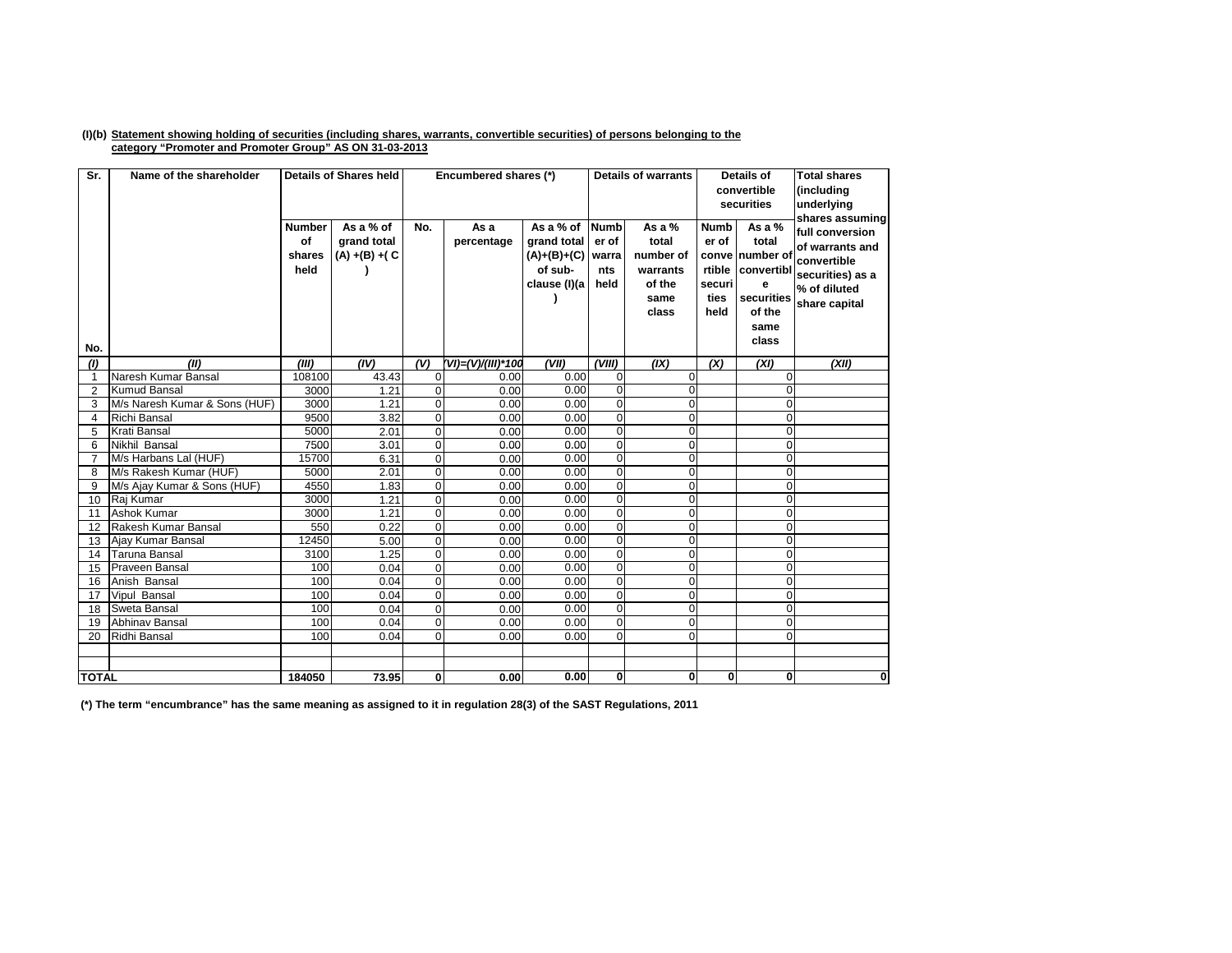|                              | Statement Showing Shareholding Pattern as on 31-03-2013                                |                                             |                                     |                                                                                   |                                   |                                                                    |                            |                                           |
|------------------------------|----------------------------------------------------------------------------------------|---------------------------------------------|-------------------------------------|-----------------------------------------------------------------------------------|-----------------------------------|--------------------------------------------------------------------|----------------------------|-------------------------------------------|
| Categ<br>ory<br>code         | Category of<br>Shareholder                                                             | <b>Number</b><br>of Share<br><b>Holders</b> | <b>Total</b><br>number<br>of shares | Table (I)(a)<br><b>Number of</b><br>shares held<br>lin<br>demateriali<br>zed form |                                   | Total shareholding as a<br>percentage of total<br>number of shares |                            | Shares Pledged or<br>otherwise encumbered |
|                              |                                                                                        |                                             |                                     |                                                                                   | As a<br>percentage<br>$of(A+B)^1$ | As a<br>percentage<br>of $(A+B+C)$                                 | Number of<br>shares        | As a<br>percentage                        |
| (1)<br>(A)                   | (II)<br><b>Shareholding of Promoter and</b>                                            | (III)                                       | (IV)                                | (V)                                                                               | (VI)                              | (VII)                                                              | (VIII)                     | ()= (VIII)/(IV)*10                        |
| 1                            | Indian                                                                                 |                                             |                                     |                                                                                   |                                   |                                                                    |                            |                                           |
| (a)<br>(b)                   | Individuals/ Hindu Undivided Family<br>Central Government/ State Govt.(s)              | 20<br>0                                     | 184050<br>0                         | 0<br>0                                                                            | 73.95<br>0.00                     | 73.95<br>0.00                                                      | 0<br>0                     | 0.00<br>0.00                              |
| (c)                          | <b>Bodies Corporate</b>                                                                | $\mathbf 0$                                 | $\mathbf 0$                         | 0                                                                                 | 0.00                              | 0.00                                                               | $\mathbf 0$                | 0.00                                      |
| (d)<br>(e)                   | Financial Institutions/ Banks<br>Any Others(Specify)                                   | $\overline{0}$<br>0                         | $\mathbf 0$<br>$\mathbf 0$          | $\mathbf 0$<br>$\mathbf 0$                                                        | 0.00<br>0.00                      | 0.00<br>0.00                                                       | $\mathbf 0$<br>$\mathbf 0$ | 0.00<br>0.00                              |
|                              |                                                                                        |                                             |                                     |                                                                                   |                                   |                                                                    |                            |                                           |
|                              | Sub Total(A)(1)                                                                        | 20                                          | 184050                              | 0                                                                                 | 73.95                             | 73.95                                                              | $\mathbf 0$                | 0.00                                      |
| $\mathbf{2}$<br>a            | Foreign<br>Individuals (Non-Residents Individuals/<br>Foreign Individuals)             | 0                                           | 0                                   | 0                                                                                 | 0.00                              | 0.00                                                               | 0                          | 0.00                                      |
| b<br>с                       | <b>Bodies Corporate</b><br>Institutions                                                | 0<br>$\mathbf 0$                            | $\overline{0}$<br>$\mathbf 0$       | $\overline{0}$<br>$\mathbf 0$                                                     | 0.00<br>0.00                      | 0.00<br>0.00                                                       | $\mathbf 0$<br>$\mathbf 0$ | 0.00<br>0.00                              |
| d                            | Qualified Foreign Investor                                                             | $\mathbf 0$                                 | $\mathbf 0$                         | $\mathbf 0$                                                                       | 0.00                              | 0.00                                                               | $\mathbf 0$                | 0.00                                      |
| e                            | Any Others (Specify)                                                                   | $\mathbf 0$                                 | $\mathbf 0$                         | 0                                                                                 | 0.00                              | 0.00                                                               | $\mathbf 0$                | 0.00                                      |
|                              | Sub Total(A)(2)                                                                        | $\mathbf{0}$                                | 0                                   | 0                                                                                 | 0.00                              | 0.00                                                               | 0                          | 0.00                                      |
|                              | <b>Total Shareholding of Promoter</b><br>and Promoter Group (A)=                       | 20                                          | 184050                              | 0                                                                                 | 73.95                             | 73.95                                                              | 0                          | 0.00                                      |
| (B)                          | <b>Public shareholding</b>                                                             |                                             |                                     |                                                                                   |                                   |                                                                    |                            |                                           |
| 1                            | <b>Institutions</b>                                                                    |                                             |                                     |                                                                                   |                                   |                                                                    |                            |                                           |
| (a)                          | Mutual Funds/ UTI                                                                      | $\mathbf 0$                                 | $\mathbf 0$                         | $\mathbf 0$                                                                       | 0.00                              | 0.00                                                               | $\mathbf 0$                | 0.00                                      |
| (b)<br>(c)                   | Financial Institutions Banks<br>Central Government/ State Govt.(s)                     | $\mathbf 0$<br>$\mathbf 0$                  | $\mathbf 0$<br>$\mathbf 0$          | $\mathbf 0$<br>0                                                                  | 0.00<br>0.00                      | 0.00<br>0.00                                                       | $\mathbf 0$<br>$\mathbf 0$ | 0.00<br>0.00                              |
| (d)                          | Venture Capital Funds                                                                  | $\mathbf 0$                                 | $\mathbf 0$                         | $\mathbf 0$                                                                       | 0.00                              | 0.00                                                               | $\mathbf 0$                | 0.00                                      |
| (e)                          | <b>Insurance Companies</b>                                                             | O                                           | $\mathbf 0$                         | $\mathbf 0$                                                                       | 0.00                              | 0.00                                                               | $\mathbf 0$                | 0.00                                      |
| (f)<br>(q)                   | Foreign Institutional Investors<br>Foreign Venture Capital Investors                   | O<br>O                                      | $\pmb{0}$<br>$\overline{0}$         | 0<br>$\mathbf 0$                                                                  | 0.00<br>0.00                      | 0.00<br>0.00                                                       | $\mathbf 0$<br>$\mathbf 0$ | 0.00<br>0.00                              |
| (h)                          | Qualified Foreign Investor                                                             | $\overline{0}$                              | $\mathbf 0$                         | $\mathbf 0$                                                                       | 0.00                              | 0.00                                                               | $\mathbf 0$                | 0.00                                      |
| (i)                          | Any Other (specify)                                                                    |                                             |                                     |                                                                                   |                                   |                                                                    |                            |                                           |
|                              | Sub-Total (B)(1)                                                                       | $\mathbf 0$                                 | 0                                   | 0                                                                                 | 0.00                              | 0.00                                                               | 0                          | 0.00                                      |
| <b>B2</b>                    | <b>Non-institutions</b>                                                                |                                             |                                     |                                                                                   |                                   |                                                                    |                            |                                           |
| (a)                          | <b>Bodies Corporate</b>                                                                | $\mathbf 0$                                 | 0                                   | 0                                                                                 | 0.00                              | 0.00                                                               | 0                          | 0.00                                      |
| (b)                          | Individuals<br>Individuals -i. Individual shareholders                                 | $\overline{0}$                              | 0                                   | 0                                                                                 | 0.00                              | 0.00                                                               | 0                          | 0.00                                      |
|                              | holding nominal share capital up to Rs                                                 |                                             |                                     |                                                                                   |                                   |                                                                    |                            |                                           |
| T<br>Ш                       | 1 lakh<br>ii. Individual shareholders holding                                          | 25                                          | 53750                               | 0                                                                                 | 21.60                             | 21.60                                                              | $\mathbf 0$                | 0.00                                      |
|                              | nominal share capital in excess of Rs.                                                 |                                             |                                     |                                                                                   |                                   |                                                                    |                            |                                           |
|                              | 1 lakh.                                                                                | 1                                           | 11100                               | 0                                                                                 | 4.46                              | 4.46                                                               | 0                          | 0.00                                      |
| (c)<br>(d)                   | <b>Qualified Foreign Investor</b><br>Any Other (specify)                               | $\mathbf 0$<br>0                            | 0                                   | 0<br>0                                                                            | 0.00<br>0.00                      | 0.00<br>0.00                                                       | $\mathbf 0$<br>0           | 0.00<br>0.00                              |
|                              |                                                                                        |                                             |                                     |                                                                                   |                                   |                                                                    |                            |                                           |
|                              | Sub-Total (B)(2)                                                                       | 26                                          | 64850                               | 0                                                                                 | 26.05                             | 26.05                                                              | $\mathbf 0$                | 0.00                                      |
| (B)                          | Public Shareholding (B)=<br><b>Total</b><br>(B)(1)+(B)(2)                              | 26                                          | 64850                               | 0                                                                                 | 26.05                             | 26.05                                                              | 0                          | 0.00                                      |
|                              | TOTAL (A)+(B)                                                                          | 46                                          | 248900                              | 0                                                                                 | 100.00                            | 100.00                                                             | $\overline{0}$             | 0.00                                      |
| (C)                          | Shares held by Custodians and<br>against which Depository<br>Receipts have been issued |                                             |                                     |                                                                                   |                                   |                                                                    |                            |                                           |
| 1<br>$\overline{\mathbf{c}}$ | Promoter and Promoter Group<br>Public                                                  | $\mathbf 0$<br>$\mathbf 0$                  | $\mathbf 0$<br>0                    | 0<br>0                                                                            | 0.00<br>0.00                      | 0.00<br>0.00                                                       | $\mathbf 0$<br>0           | 0.00<br>0.00                              |
|                              | Sub-Total (C)                                                                          | 0                                           | 0                                   | 0                                                                                 | 0.00                              | 0.00                                                               | $\mathbf{0}$               | 0.00                                      |
|                              | GRAND TOTAL (A)+(B)+(C)                                                                | 46                                          | 248900                              | 0                                                                                 | 100.00                            | 100.00                                                             | $\mathbf 0$                | 0.00                                      |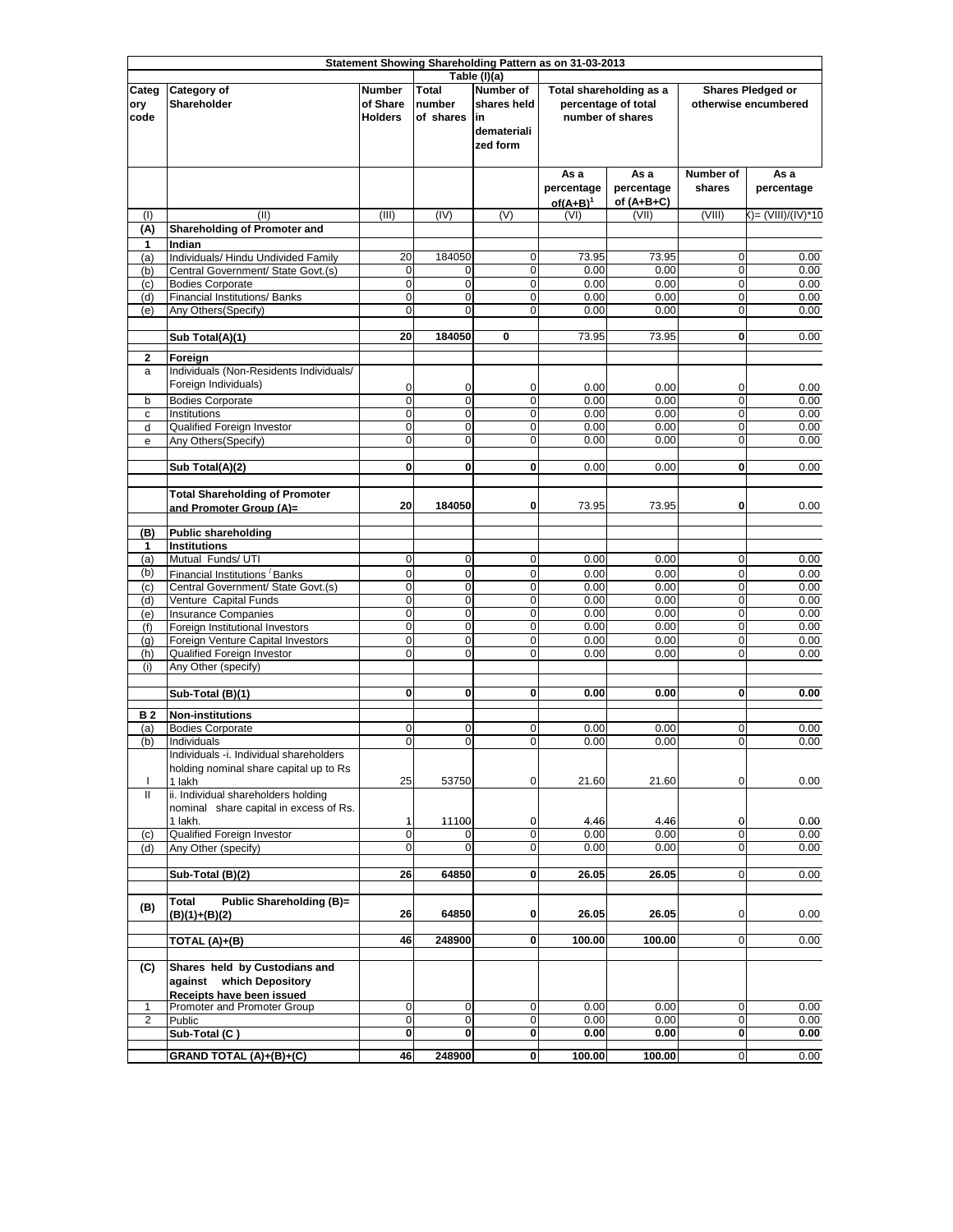|  |  |                                                                                                                     |  |  |  | (I)(c)(i) Statement showing holding of securities (including shares, warrants, convertible securities) of persons belonging to the |
|--|--|---------------------------------------------------------------------------------------------------------------------|--|--|--|------------------------------------------------------------------------------------------------------------------------------------|
|  |  | . A DO OO NO et al. ("Dublished" believe the teath of the test of the teather of a beyond a sound the United States |  |  |  |                                                                                                                                    |

|              | $\overline{\text{c}}$ aregory "Public" and noiging more than 1% of the total number of shares as on 31-03-2013 |               |                                                        |               |                            |                        |                    |                         |
|--------------|----------------------------------------------------------------------------------------------------------------|---------------|--------------------------------------------------------|---------------|----------------------------|------------------------|--------------------|-------------------------|
| Sr.          | Name of the shareholder                                                                                        | <b>Number</b> | Shares as a percentage                                 |               | <b>Details of warrants</b> | Details of convertible |                    | Total shares (including |
| No.          |                                                                                                                | of shares     | of total number of                                     | <b>Number</b> | Asa%                       | <b>Number</b>          | % w.r.t total      | underlying shares       |
|              |                                                                                                                | held          | shares {i.e., Grand Total of                           |               | Itotal                     | lof                    | Inumber of         | assuming full           |
|              |                                                                                                                |               | $(A)+(B)+(C)$ indicated in warrants number of converti |               |                            |                        | <b>Convertible</b> | conversion of           |
|              |                                                                                                                |               | Statement at para (I)(a) held                          |               | warrants of ble            |                        | securities of      | warrants and            |
|              |                                                                                                                |               | above}                                                 |               | lthe same                  |                        | securitie the same | convertible securities) |
|              |                                                                                                                |               |                                                        |               | Iclass                     |                        | <b>Iclass</b>      | as a % of diluted share |
|              |                                                                                                                |               |                                                        |               |                            | held                   |                    | canital                 |
|              | Santoshi Kumari                                                                                                | 11100         | 4.46                                                   | 0             | 0                          |                        |                    |                         |
| 2            |                                                                                                                |               |                                                        |               |                            |                        |                    |                         |
| 3            |                                                                                                                |               |                                                        |               |                            |                        |                    |                         |
| 4            |                                                                                                                |               |                                                        |               |                            |                        |                    |                         |
| 8            |                                                                                                                |               |                                                        |               |                            |                        |                    |                         |
| 9            |                                                                                                                |               |                                                        |               |                            |                        |                    |                         |
| 10           |                                                                                                                |               |                                                        |               |                            |                        |                    |                         |
|              |                                                                                                                |               |                                                        |               | 0                          |                        |                    |                         |
| <b>TOTAL</b> |                                                                                                                | 11100         | 4.46                                                   | $\mathbf{0}$  | 0                          | 01                     | 0                  | $\bf{0}$                |

(I)(c)(ii) <u>Statement showing holding of securities (including shares, warrants, convertible securities) of persons (together with PAC)</u> <u>belonging to the category "Public" and holding more than 5% of the total number of shares of the company as on 31-03-2013</u>

| Sr. No.      | Name(s) of the            | <b>Number</b> | Shares as a percentage     | <b>Details of warrants</b> |             |               | <b>Details of convertible</b> | <b>Total shares (including</b> |
|--------------|---------------------------|---------------|----------------------------|----------------------------|-------------|---------------|-------------------------------|--------------------------------|
|              | shareholder(s) and        | of shares     | οf                         | <b>Number</b>              | As a $%$    | <b>Number</b> | % w.r.t                       | underlying shares              |
|              | the Persons Acting in     |               | total number of shares     | оf                         | total       | оf            | total                         | assuming full conversion of    |
|              | <b>Concert (PAC) with</b> |               | {i.e., Grand Total         | warrants                   | number of   | converti      | number of                     | warrants and convertible       |
|              | them                      |               | $(A)+(B)+(C)$ indicated in |                            | warrants of | ble           | convertible                   | securities) as                 |
|              |                           |               | Statement at para (I)(a)   |                            | the         | securitie     | securities                    | a % of diluted share capital   |
|              |                           |               | above}                     |                            | same class  | s             | of the same                   |                                |
|              |                           |               |                            |                            |             | held          | class                         |                                |
|              | <b>INil</b>               | Nil           | Nil                        | <b>INil</b>                | <b>Nil</b>  | <b>Nil</b>    | <b>Nil</b>                    | 0                              |
|              |                           |               |                            |                            |             |               |                               |                                |
|              |                           |               |                            |                            |             |               |                               |                                |
|              |                           |               |                            |                            |             |               |                               |                                |
|              |                           |               |                            |                            |             |               |                               |                                |
|              |                           |               |                            |                            |             |               |                               |                                |
|              |                           |               |                            |                            |             |               |                               |                                |
|              |                           |               |                            |                            |             |               |                               |                                |
| <b>TOTAL</b> |                           | <b>Nil</b>    | <b>Nil</b>                 | <b>INil</b>                | <b>Nil</b>  | <b>INil</b>   | Nil                           | <b>Nil</b>                     |